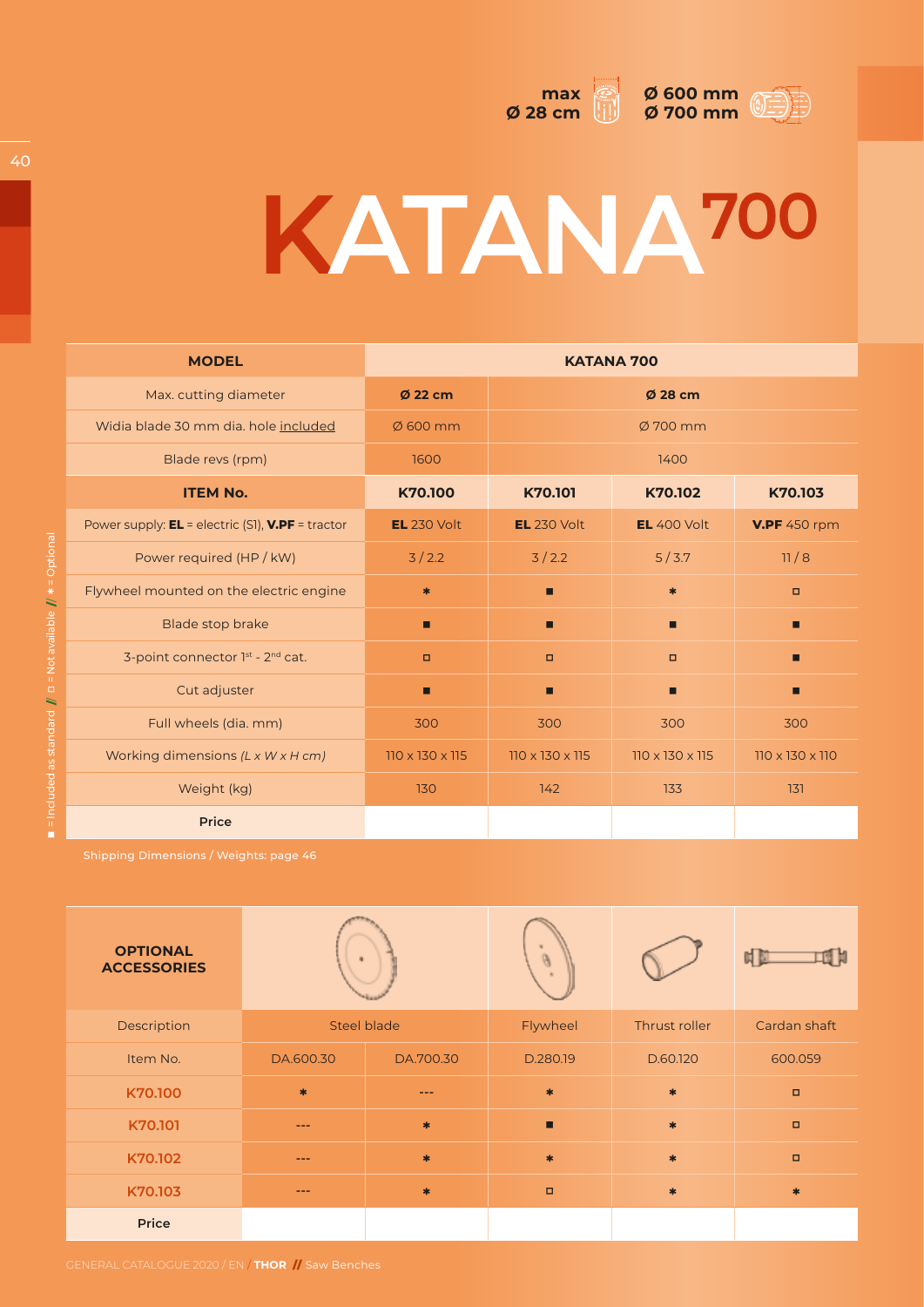

Saw Benches

Switch with release coil, thermal

protection and brake

## Super compact for private use!

Transmission with flat belt for better performance and overload protection



Exceptional performance for 230 Volt model with 700 mm dia. blade thanks to the flywheel

Safety cover of the cutting area *(Exclusive THOR system)*

Lever for unlocking the bench movement *(Exclusive THOR system)*

Handle height adjustment for the action of the bench

Oscillating bearings mounted on the fulcrum

Multipurpose<br>
Full transport wheels 300 dia., as standard Multipurpose

Cutting length adjustment



Supporting logs swinging bench with insider anti rolling

Emergency braking device for models with PTO *(Exclusive THOR system)*



Support for logs being cutted

extension for:



Transmission with aluminum device the contract of the contract of the contract of the contract of the contract of the contract of the contract of the contract of the contract of the contract of the contract of the contract gearbox for tractor model

Support for cardan shaft

**OPTIONAL**

Cardan shaft. *ITEM No. 600.059*

3-point connector 1st - 2<sup>nd</sup> cat. for tractor models

**KATANA**

**ATANA**